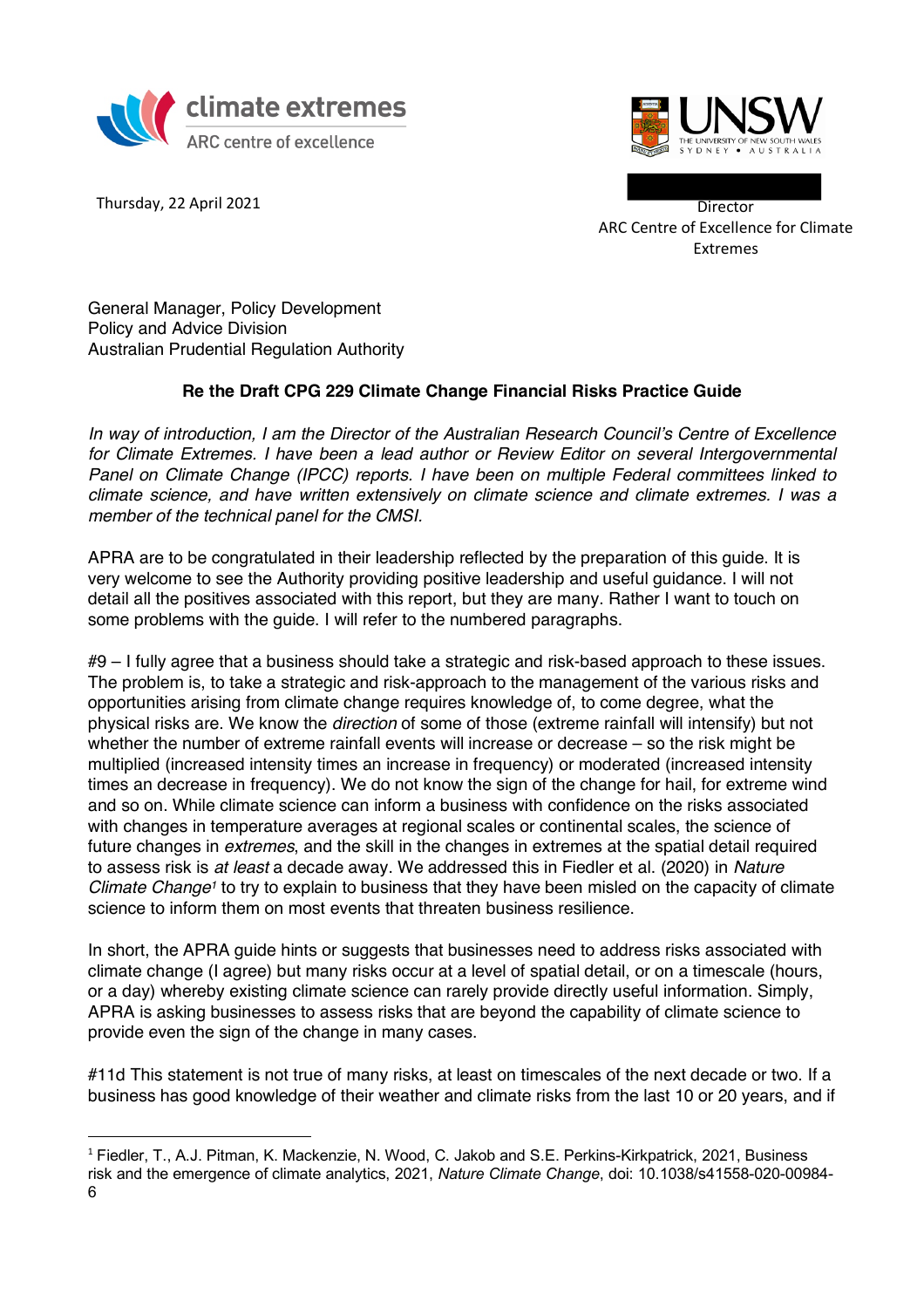those risks are directly associated with hail, cyclones, extreme winds and so on, a business can assume the last 10-20 years is a good guide to the next 10-20 years. This is not true of temperature, but it is of most weather and climate risks. Specifically, the rate of greenhouse-gas induced climate change as expressed on highly variable rainfall, winds, drought etc is slow relative to natural variability. All this allows an assumption of stationarity.

#22 I agree scenario modelling is potentially powerful, but it is only as powerful as the quality of the scenario used. Using this for stress testing is important, provided the scenario development encompasses the risks. That is not normally done. Most critically, the scenario has to be appropriate and fit for purpose. I do not think a business can be expected to do that without strong external advice from the climate science community. Specifically, the scenario testing has to be bespoke to the individual business, its spatial footprint, its vulnerability and intended future business strategy. The pressures on climate scientists to provide guidance, or the incentive for some businesses to offer guidance that is simply indefensible from the science is very strong. APRA is, to some degree, further incentivising the misuse and abuse of climate science in some recommendations albeit without intent.

#26 and #26 requires the development of suitable metrics. From a physical climate risk perspective, we do not know how to do that and mis-representation of risk with an ill-suited metric risks perverse outcomes.

#38 With exceptions, climate science cannot usually quantify physical risks robustly at regional scales with the exception of some temperature risks. I fully agree a business should "choose approaches appropriate to the circumstances" but note that this is not something that can defined, at present, for most businesses. It is, I would suggest, a meaningless suggestion for APRA to make because "appropriate" cannot be defined in this context. I strongly support the *intent* but the request cannot be implemented usefully.

#40b This is an error on the part of APRA in my view. There is no point examining business risk to 4°C because that is beyond the adaption capacity of most economies. To first order (and very generally),  $4^{\circ}$ C in the global mean (including a lot of ocean of course) means  $6^{\circ}$ C in the global mean over land, and 8°C in the mean over mid-latitude land on the annual average. That risks  $10^{\circ}$ C in the summer average, or perhaps  $12^{\circ}$ C in heatwaves. Western Sydney has already reached 48 $\degree$ C. If you add 12 $\degree$ C to the 48 $\degree$ C you get summer heatwaves of 60 $\degree$ C. That cannot be realistically adapted to, ecosystem services are not resilient to that, crops cannot be adapted etc.

In any case, *warming* is not the problem. It is the *consequences of warming on weather phenomenon* and *sea levels* and so on that is the problem. There is almost no association between 4°C in the global mean and how weather patterns and weather extremes will change. In short, APRA should recommend 2<sup>o</sup>C, or perhaps 3<sup>o</sup>C *along with* other recommendations for changes in other phenomenon.

I do appreciate this is challenging and that APRA might not want to get into the details. However, by specifying 4°C you mislead business with one key exception. If you are able to show that business is resilient to 4°C in the global mean this highlights the very useful outcome that the implementation of the stress testing is fundamentally flawed. If that is your intent, that might be useful.

#41a is a misunderstanding of physical climate risk. It is hard to imagine a business that could robustly assess this risk using decadal scale data. Similarly, it is hard to think of physical risks on a seasonal timescale for most sectors – what physical risks are realised at a seasonal timescale (maybe some in agriculture?). Physical climate risk is realised at weather scales – a severe storm, a severe wind, hail, a flash flood, a heatwave. Thus, I would suggest that there are very few